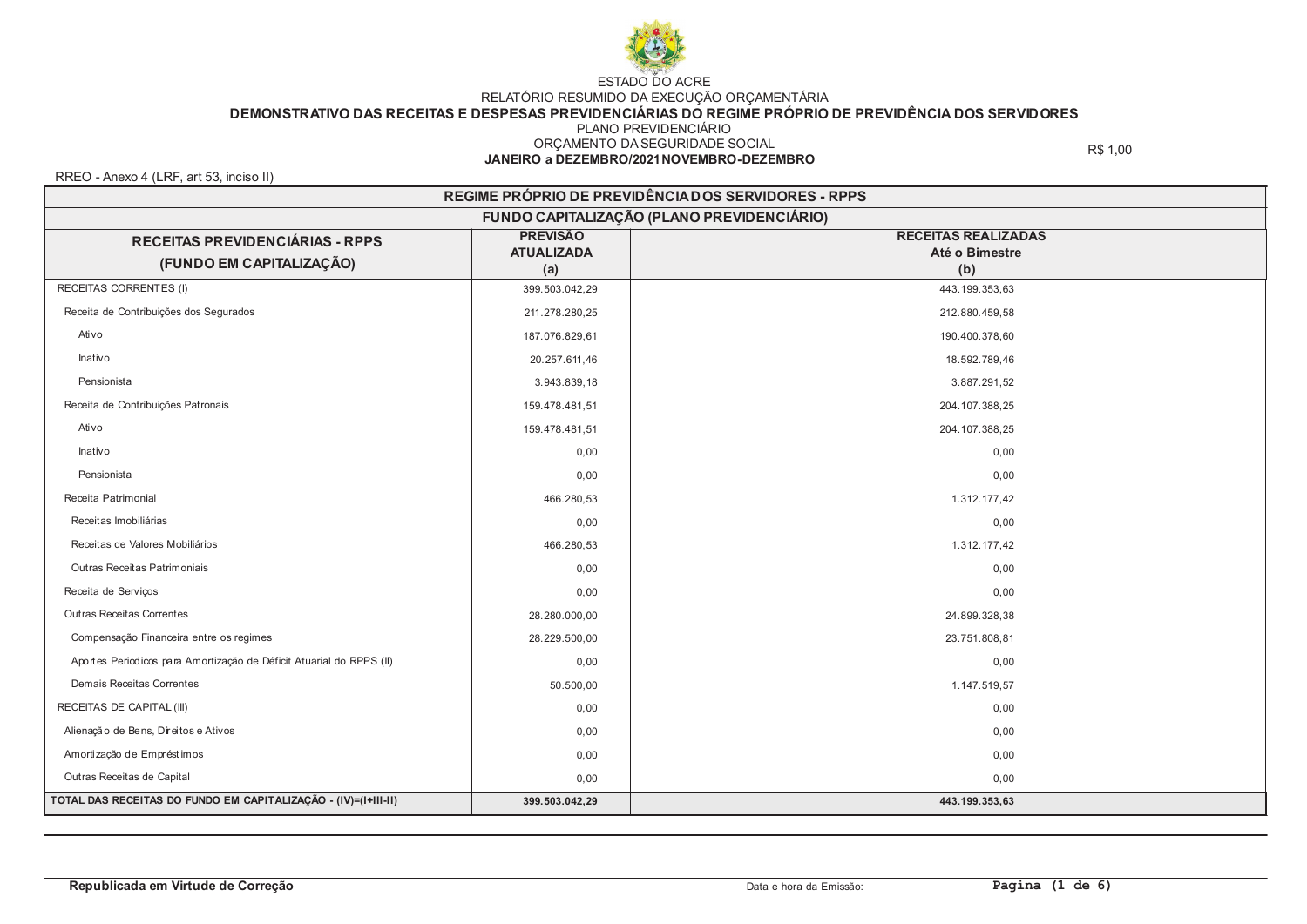

# ESTADO DO ACRE RELATÓRIO RESUMIDO DA EXECUÇÃO ORÇAMENTÁRIA<br>DEMONSTRATIVO DAS RECEITAS E DESPESAS PREVIDENCIÁRIAS DO REGIME PRÓPRIO DE PREVIDÊNCIA DOS SERVIDORES PLANO PREVIDENCIÁRIO ORÇAMENTO DA SEGURIDADE SOCIAL

# JANEIRO a DEZEMBRO/2021 NOVEMBRO-DEZEMBRO

R\$ 1,00

RREO - Anexo 4 (LRF, art 53, inciso II)

| <b>DESPESAS PREVIDENCIÁRIAS - RPPS</b><br>(FUNDO EM CAPITALIZAÇÃO) | <b>DOTAÇÃO</b><br><b>ATUALIZADA</b> | <b>DESPESAS</b><br><b>EMPENHADAS</b><br>Até o<br><b>Bimestre</b> | <b>DESPESAS</b><br><b>LIQUIDADAS</b><br>Até o<br><b>Bimestre</b> | <b>DESPESAS</b><br><b>PAGAS</b><br>Até o<br><b>Bimestre</b> | <b>INSCRITAS EM</b><br><b>RESTOS A PAGAR</b><br><b>NÃO PROCESSADOS</b><br>No Exercício |
|--------------------------------------------------------------------|-------------------------------------|------------------------------------------------------------------|------------------------------------------------------------------|-------------------------------------------------------------|----------------------------------------------------------------------------------------|
|                                                                    | (c)                                 | (d)                                                              | (e)                                                              | (f)                                                         | (g)                                                                                    |
| Benefícios                                                         | 773.152.308.27                      | 770.076.401.21                                                   | 770.076.401.21                                                   | 770.076.401.21                                              | 0,00                                                                                   |
| Aposentadorias                                                     | 679.021.479.19                      | 678.069.239,03                                                   | 678.069.239,03                                                   | 678.069.239,03                                              | 0,00                                                                                   |
| Pensões por Morte                                                  | 94.130.829.08                       | 92.007.162.18                                                    | 92.007.162.18                                                    | 92.007.162.18                                               | 0,00                                                                                   |
| Outras Despesas Previdenciárias                                    | 107.506.303,52                      | 105.432.391,49                                                   | 105.432.391,49                                                   | 105.432.391,49                                              | 0,00                                                                                   |
| Compensação Financeira entre os regimes                            | 100.000.00                          | 0.00                                                             | 0.00                                                             | 0.00                                                        | 0,00                                                                                   |
| Demais Despesas Previdenciárias                                    | 107.406.303,52                      | 105.432.391,49                                                   | 105.432.391,49                                                   | 105.432.391,49                                              | 0,00                                                                                   |
| TOTAL DAS DESPESAS DO FUNDO EM CAPITALIZAÇÃO (V)                   | 880.658.611.79                      | 875.508.792.70                                                   | 875.508.792.70                                                   | 875.508.792.70                                              | 0,00                                                                                   |

| RESULTADO<br>TO PREVIDENCIARIO - FUNDO EM CAPITALIZAÇÃO (VI) = $(IV - V)^2$ | 155.569.50 | -432.309.439.07 | 132.309.439.07<br>432.4 | the contract of the contract of the contract of the contract of the contract of the contract of the contract of<br>-432.309.439.07 |  |
|-----------------------------------------------------------------------------|------------|-----------------|-------------------------|------------------------------------------------------------------------------------------------------------------------------------|--|
|-----------------------------------------------------------------------------|------------|-----------------|-------------------------|------------------------------------------------------------------------------------------------------------------------------------|--|

| RECURSOS RPPS ARRECADADOS EM EXERCÍCIOS<br><b>ANTERIORES</b> | <b>PREVISÃO ORÇAMENTÁRIA</b> |
|--------------------------------------------------------------|------------------------------|
| <b>VALOR</b>                                                 | 0,00                         |

| <b>RESERVA ORÇAMENTARIA</b><br><b>DO RPPS</b> | <b>PREVISÃO ORÇAMENTÁRIA</b> |
|-----------------------------------------------|------------------------------|
| <b>VALOR</b>                                  | 0,00                         |

| APORTES DE RECURSOS PARA O FUNDO<br><b>EM CAPITALIZAÇÃO DO RPPS</b> | <b>APORTES REALIZADOS</b> |  |
|---------------------------------------------------------------------|---------------------------|--|
| Plano de Amortização - Contribuição Patronal Suplementar            | 0,00                      |  |
| Plano de Amortização - Aporte Periódico de Valores Predefinidos     | 0,00                      |  |
| Outros Aportes para o RPPS                                          | 0,00                      |  |
| Recursos para Cobertura de Déficit Financeiro                       | 689.429.324,15            |  |

| <b>BENS E DIREITOS DO RPPS</b> | <b>SALDO ATUAL</b> |
|--------------------------------|--------------------|
| Caixa e Equivalentes de Caixa  | 80.831.617,73      |

Republicada em Virtude de Correção

Data e hora da Emissão: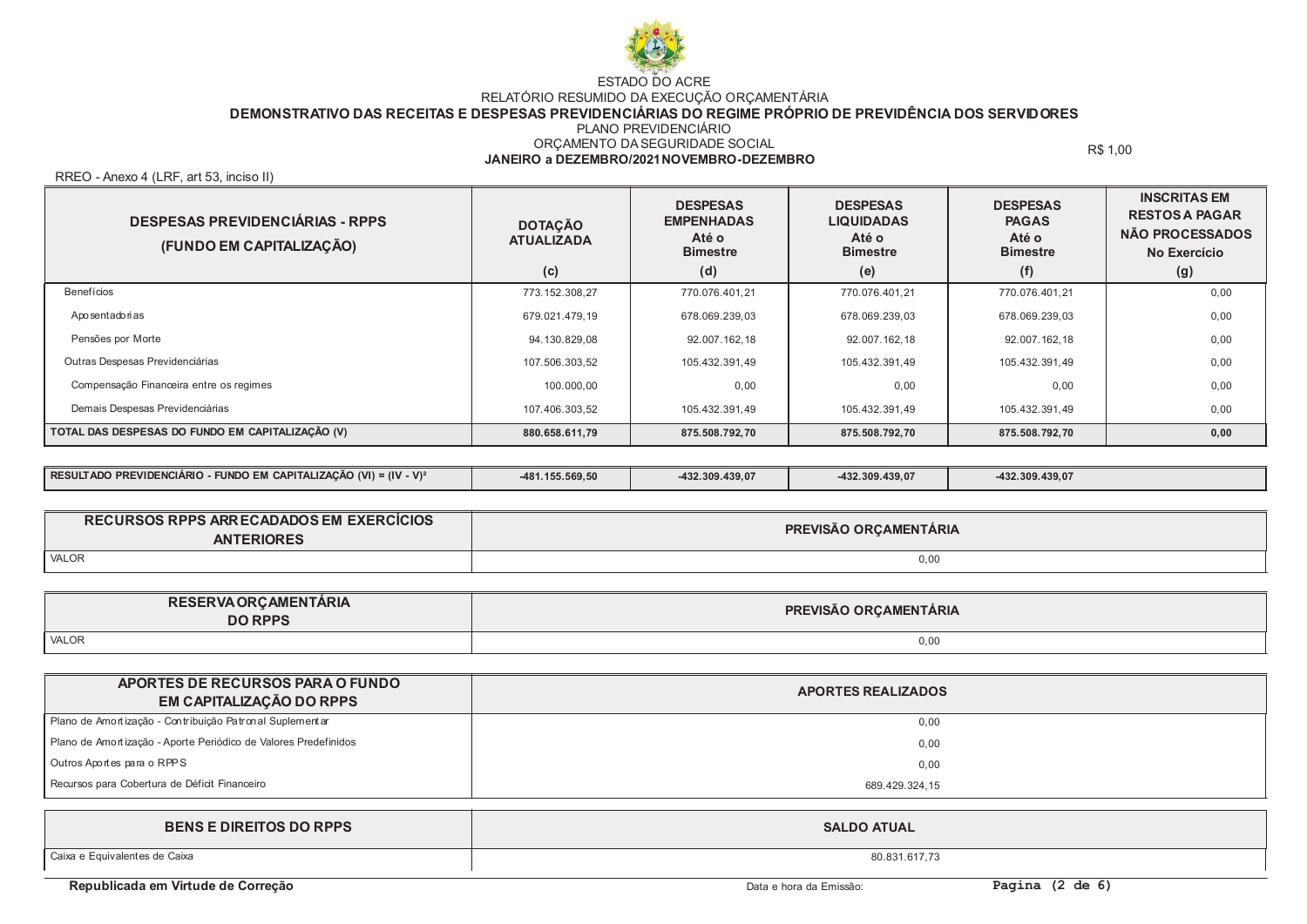

# ESTADO DO ACRE RELATÓRIO RESUMIDO DA EXECUÇÃO ORÇAMENTÁRIA<br>DEMONSTRATIVO DAS RECEITAS E DESPESAS PREVIDENCIÁRIAS DO REGIME PRÓPRIO DE PREVIDÊNCIA DOS SERVIDORES PLANO PREVIDENCIÁRIO ORÇAMENTO DA SEGURIDADE SOCIAL JANEIRO a DEZEMBRO/2021 NOVEMBRO-DEZEMBRO

R\$ 1,00

RREO - Anexo 4 (LRF, art 53, inciso II)

| <b>BENS E DIREITOS DO RPPS</b> | <b>SALDO ATUAL</b> |  |
|--------------------------------|--------------------|--|
| Investimentos e Aplicações     | 0,00               |  |
| Outros Bens e Direitos         | 23.036.082,55      |  |

| FUNDO EM REPARTIÇÃO (PLANO FINANCEIRO)      |                                      |                                              |  |  |  |
|---------------------------------------------|--------------------------------------|----------------------------------------------|--|--|--|
| RECEITAS PREVIDENCIÁRIAS - RPPS             | <b>PREVISÃO</b><br><b>ATUALIZADA</b> | <b>RECEITAS REALIZADAS</b><br>Até o Bimestre |  |  |  |
| (FUNDO EM REPARTIÇÃO)                       | (a)                                  | (b)                                          |  |  |  |
| RECEITAS CORRENTES (VII)                    | 0,00                                 | 0,00                                         |  |  |  |
| Receita de Contribuições dos Segurados      | 0,00                                 | 0,00                                         |  |  |  |
| Ativ o                                      | 0,00                                 | 0,00                                         |  |  |  |
| Inativo                                     | 0,00                                 | 0,00                                         |  |  |  |
| Pensionista                                 | 0,00                                 | 0,00                                         |  |  |  |
| Receita de Contribuições Patronais          | 0,00                                 | 0,00                                         |  |  |  |
| Ativ o                                      | 0,00                                 | 0,00                                         |  |  |  |
| Inativo                                     | 0,00                                 | 0,00                                         |  |  |  |
| Pensionista                                 | 0,00                                 | 0,00                                         |  |  |  |
| Receita Patrimonial                         | 0,00                                 | 0,00                                         |  |  |  |
| Receitas Imobiliárias                       | 0,00                                 | 0,00                                         |  |  |  |
| Receita de Valores Mobiliários              | 0,00                                 | 0,00                                         |  |  |  |
| Outras Receitas Patrimoniais                | 0,00                                 | 0,00                                         |  |  |  |
| Receita de Serviços                         | 0,00                                 | 0,00                                         |  |  |  |
| <b>Outras Receitas Correntes</b>            | 0,00                                 | 0,00                                         |  |  |  |
| Compensação Previdenciária entre os regimes | 0,00                                 | 0,00                                         |  |  |  |
| Demais Receitas Correntes                   | 0,00                                 | 0,00                                         |  |  |  |
| RECEITAS DE CAPITAL (VIII)                  | 0,00                                 | 0,00                                         |  |  |  |
| Alienação de Bens Direitos e Ativos         | 0,00                                 | 0,00                                         |  |  |  |
| Amortização de Empréstimos                  | 0,00                                 | 0,00                                         |  |  |  |
| Outras Receitas de Capital                  | 0,00                                 | 0,00                                         |  |  |  |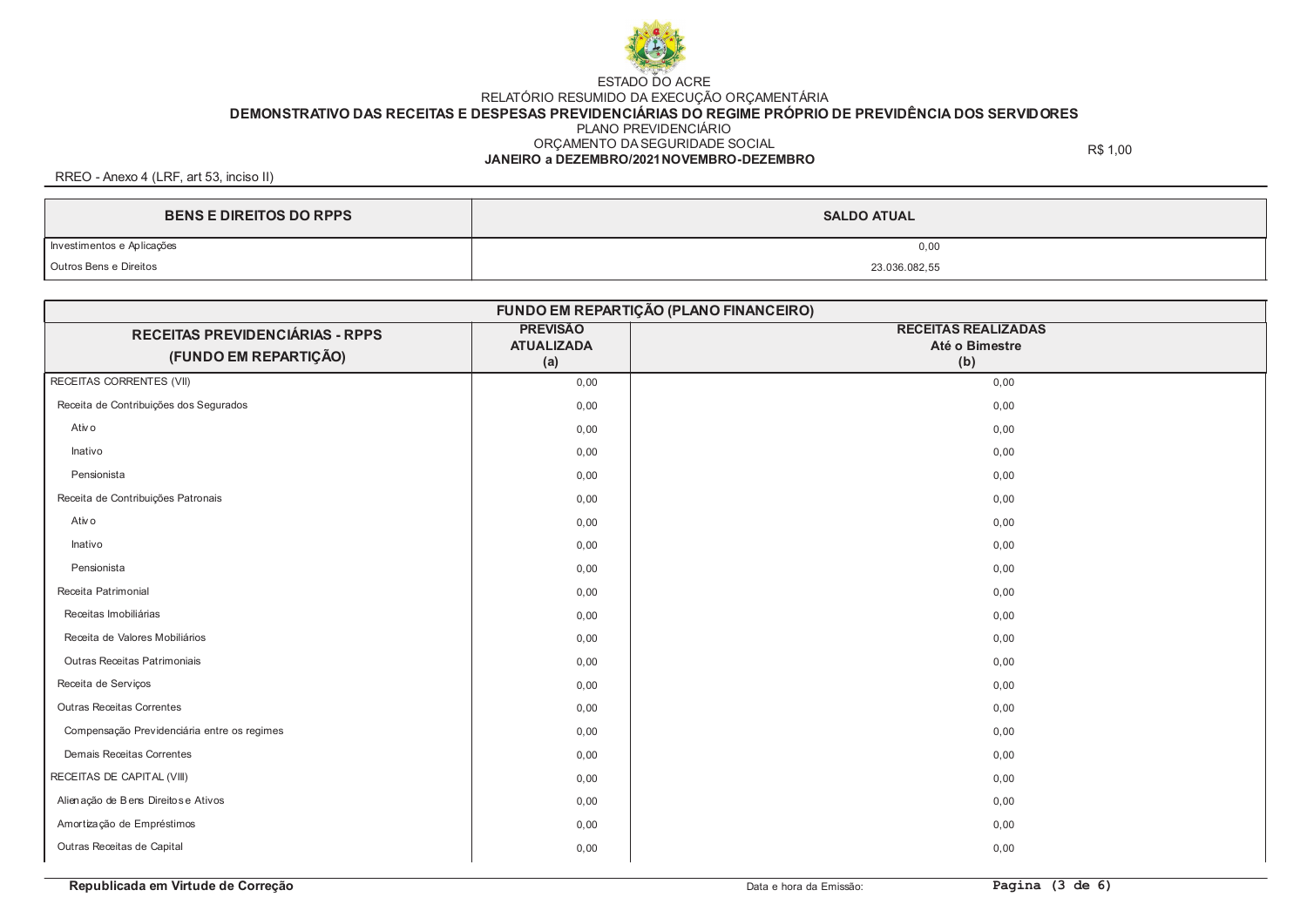

# ESTADO DO ACRE RELATÓRIO RESUMIDO DA EXECUÇÃO ORÇAMENTÁRIA<br>DEMONSTRATIVO DAS RECEITAS E DESPESAS PREVIDENCIÁRIAS DO REGIME PRÓPRIO DE PREVIDÊNCIA DOS SERVIDORES PLANO PREVIDENCIÁRIO ORÇAMENTO DA SEGURIDADE SOCIAL

### JANEIRO a DEZEMBRO/2021 NOVEMBRO-DEZEMBRO

RREO - Anexo 4 (LRF, art 53, inciso II)

| <b>FUNDO EM REPARTIÇÃO (PLANO FINANCEIRO)</b>               |                   |                            |  |  |  |
|-------------------------------------------------------------|-------------------|----------------------------|--|--|--|
| RECEITAS PREVIDENCIARIAS - RPPS                             | <b>PREVISÃO</b>   | <b>RECEITAS REALIZADAS</b> |  |  |  |
| (FUNDO EM REPARTIÇÃO)                                       | <b>ATUALIZADA</b> | Até o Bimestre             |  |  |  |
|                                                             |                   | (b)                        |  |  |  |
| TOTAL DAS RECEITAS DO FUNDO EM REPARTIÇÃO (IX)=(VII + VIII) | 0,00              | 0,00                       |  |  |  |

| <b>DESPESAS PREVIDENCIÁRIAS - RPPS</b><br>(FUNDO EM REPARTIÇÃO) | <b>DOTAÇÃO</b><br><b>ATUALIZADA</b> | <b>DESPESAS</b><br><b>EMPENHADAS</b><br>Até o<br><b>Bimestre</b> | <b>DESPESAS</b><br><b>LIQUIDADAS</b><br>Até o<br><b>Bimestre</b> | <b>DESPESAS</b><br><b>PAGAS</b><br>Até o<br><b>Bimestre</b> | <b>INSCRITAS EM</b><br><b>RESTOS A PAGAR</b><br><b>NÃO PROCESSADOS</b><br>No Exercício |
|-----------------------------------------------------------------|-------------------------------------|------------------------------------------------------------------|------------------------------------------------------------------|-------------------------------------------------------------|----------------------------------------------------------------------------------------|
|                                                                 | (c)                                 | (d)                                                              | (e)                                                              | (f)                                                         | (g)                                                                                    |
| Benefícos                                                       | 0,00                                | 0.00                                                             | 0,00                                                             | 0,00                                                        | 0,00                                                                                   |
| Ap osent ad orias                                               | 0.00                                | 0,00                                                             | 0,00                                                             | 0,00                                                        | 0,00                                                                                   |
| Pensões por Morte                                               | 0.00                                | 0,00                                                             | 0,00                                                             | 0,00                                                        | 0,00                                                                                   |
| Outros Despesas Previdenciários                                 | 0.00                                | 0,00                                                             | 0,00                                                             | 0,00                                                        | 0,00                                                                                   |
| Compensação Previdenciária entre os regimes                     | 0.00                                | 0.00                                                             | 0.00                                                             | 0.00                                                        | 0,00                                                                                   |
| Demais Despesas Previdenciárias                                 | 0.00                                | 0.00                                                             | 0,00                                                             | 0,00                                                        | 0,00                                                                                   |
| TOTAL DAS DESPESAS DO FUNDO EM REPARTIÇÃO (X)                   | 0,00                                | 0,00                                                             | 0,00                                                             | 0,00                                                        | 0,00                                                                                   |
|                                                                 |                                     |                                                                  |                                                                  |                                                             |                                                                                        |

| FUNDO EM REPARTICÃO $(XI) = (IX -$<br>$-$ Y) <sup>2</sup><br>RESULTADO PREVIDENCIARIO<br>$\sim$ $\sim$ | <br>0. OO | no | 0.00 |  |
|--------------------------------------------------------------------------------------------------------|-----------|----|------|--|
|                                                                                                        |           |    |      |  |

| APORTES DE RECURSOS PARA O FUNDO<br>EM REPARTIÇÃO DO RPPS | <b>APORTES REALIZADOS</b> |
|-----------------------------------------------------------|---------------------------|
| Recursos para Cobertura de Insuficiências Financeiras     | 0,00                      |
| Recursos para Formação de Reserva                         | 0,00                      |

| ADMINISTRACAO DO REGIME PROPRIO DE PREVIDÊNCIA DOS SERVIDORES - RPPS |                                             |                                                     |  |  |  |
|----------------------------------------------------------------------|---------------------------------------------|-----------------------------------------------------|--|--|--|
| RECEITAS DA ADMINISTRAÇÃO<br><b>RPPS</b>                             | <b>PREVISÃO</b><br><b>ATUALIZADA</b><br>(a) | <b>RECEITAS REALIZADAS</b><br>Até o Bimestre<br>(b) |  |  |  |
| RECEITAS CORRENTES                                                   | 13.631.757,46                               | 16.565.081,75                                       |  |  |  |
| TOTAL DAS RECEITAS DA ADMINISTRAÇÃO RPPS - (XII)                     | 13.631.757,46                               | 16.565.081.75                                       |  |  |  |

R\$ 1,00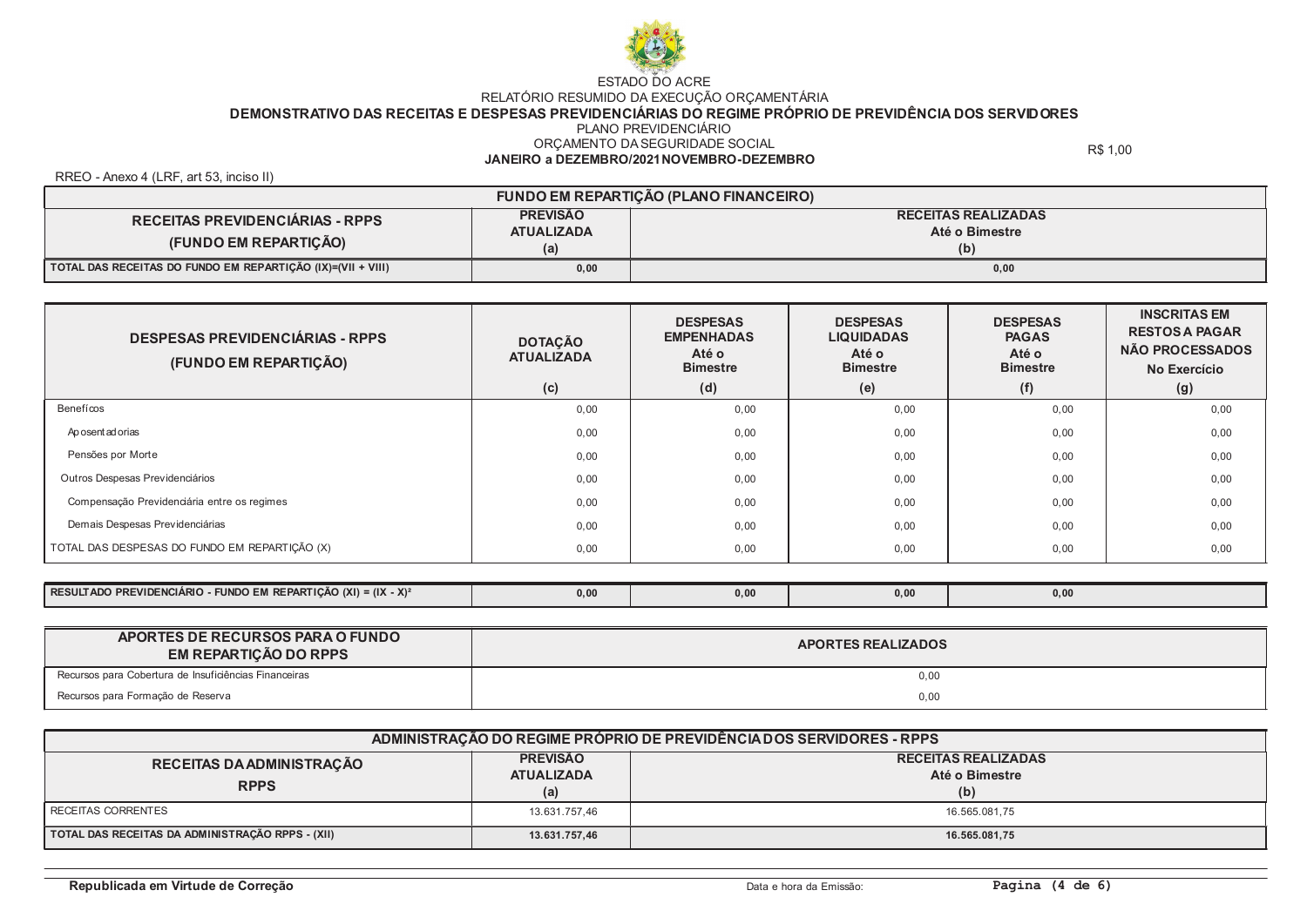

# ESTADO DO ACRE RELATÓRIO RESUMIDO DA EXECUÇÃO ORÇAMENTÁRIA<br>DEMONSTRATIVO DAS RECEITAS E DESPESAS PREVIDENCIÁRIAS DO REGIME PRÓPRIO DE PREVIDÊNCIA DOS SERVIDORES PLANO PREVIDENCIÁRIO ORÇAMENTO DA SEGURIDADE SOCIAL

# JANEIRO a DEZEMBRO/2021 NOVEMBRO-DEZEMBRO

R\$ 1,00

RREO - Anexo 4 (LRF, art 53, inciso II)

| <b>DESPESAS DA ADMINISTRAÇÃO</b><br><b>RPPS</b>            | <b>DOTAÇÃO</b><br><b>ATUALIZADA</b><br>(c) | <b>DESPESAS</b><br><b>EMPENHADAS</b><br>Até o<br><b>Bimestre</b><br>(d) | <b>DESPESAS</b><br><b>LIQUIDADAS</b><br>Até o<br><b>Bimestre</b><br>(e) | <b>DESPESAS</b><br><b>PAGAS</b><br>Até o<br><b>Bimestre</b><br>(f) | <b>INSCRITAS EM</b><br><b>RESTOS A PAGAR</b><br><b>NÃO PROCESSADOS</b><br>No Exercício<br>(g) |
|------------------------------------------------------------|--------------------------------------------|-------------------------------------------------------------------------|-------------------------------------------------------------------------|--------------------------------------------------------------------|-----------------------------------------------------------------------------------------------|
| DESPESAS CORRENTES (XIII)                                  | 12.182.784.07                              | 8.408.120.96                                                            | 6.391.471.09                                                            | 6.391.471,09                                                       | 2.016.649.87                                                                                  |
| Pessoal e Encargos Sociais                                 | 4.905.729.46                               | 4.482.778.65                                                            | 4.482.778.65                                                            | 4.482.778.65                                                       | 0,00                                                                                          |
| Demais Despesas Correntes                                  | 7.277.054,61                               | 3.925.342,31                                                            | 1.908.692,44                                                            | 1.908.692,44                                                       | 2.016.649,87                                                                                  |
| DESPESAS DE CAPITAL (XIV)                                  | 1.448.973,39                               | 58.799,63                                                               | 58.799,63                                                               | 58.799,63                                                          | 0,00                                                                                          |
| TOTAL DAS DESPESAS DA ADMINISTRAÇÃO RPPS - (XV)=(XIII+XIV) | 13.631.757.46                              | 8.466.920,59                                                            | 6.450.270,72                                                            | 6.450.270,72                                                       | 2.016.649,87                                                                                  |

| RESULTADOS DA ADMINISTRAÇÃO RPPS (XVI)=(XII-XV) | 0,00 | 8.098.161.16 | 14.811.03 | 10.114.811<br>14.811.03 |  |
|-------------------------------------------------|------|--------------|-----------|-------------------------|--|

| BENEFÍCIOS PREVIDENCIÁRIOS MANTIDOS PELO TESOURO                      |                                             |                                                     |  |  |  |
|-----------------------------------------------------------------------|---------------------------------------------|-----------------------------------------------------|--|--|--|
| <b>RECEITAS PREVIDENCIARIAS</b><br>(BENEFICIOS MANTIDOS PELO TESOURO) | <b>PREVISÃO</b><br><b>ATUALIZADA</b><br>(a) | <b>RECEITAS REALIZADAS</b><br>Até o Bimestre<br>(b) |  |  |  |
| Contribuições dos Servidores                                          | 0,00                                        | 0,00                                                |  |  |  |
| Demais Receitas Previdenciárias                                       | 0.00                                        | 0.00                                                |  |  |  |
| TOTAL DAS RECEITAS (BENEFICIOS MANTIDOS PELO TESOURO) (XVII)          | 0,00                                        | 0,00                                                |  |  |  |

| <b>DESPESAS PREVIDENCIARIAS</b><br>(BENEFÍCIOS MANTIDOS PELO TESOURO) | <b>DOTAÇÃO</b><br><b>ATUALIZADA</b><br>(c) | <b>DESPESAS</b><br><b>EMPENHADAS</b><br>Até o<br><b>Bimestre</b><br>(d) | <b>DESPESAS</b><br><b>LIQUIDADAS</b><br>Até o<br><b>Bimestre</b><br>(e) | <b>DESPESAS</b><br><b>PAGAS</b><br>Até o<br><b>Bimestre</b><br>(f) | <b>INSCRITAS EM</b><br><b>RESTOS A PAGAR</b><br><b>NÃO PROCESSADOS</b><br>No Exercício<br>(g) |
|-----------------------------------------------------------------------|--------------------------------------------|-------------------------------------------------------------------------|-------------------------------------------------------------------------|--------------------------------------------------------------------|-----------------------------------------------------------------------------------------------|
| Aposentadorias                                                        | 0.00                                       | 0.00                                                                    | 0.00                                                                    | 0,00                                                               | 0,00                                                                                          |
| Pensões                                                               | 0.00                                       | 0,00                                                                    | 0,00                                                                    | 0,00                                                               | 0,00                                                                                          |
| Outras Despesas Previdenciárias                                       | 0.00                                       | 0,00                                                                    | 0,00                                                                    | 0,00                                                               | 0,00                                                                                          |
| TOTAL DAS DESPESAS (BENEFÍCIOS MANTIDOS PELO TESOURO) (XVIII)         | 0,00                                       | 0.00                                                                    | 0,00                                                                    | 0,00                                                               | 0,00                                                                                          |

 $0,00$ 

RESULTADO DOS BENEFÍCIOS MANTIDOS PELO TESOURO (XIX)=(XVII-XVIII)<sup>2</sup>

 $0,00$ 

 $0,00$ 

 $0,00$ 

Republicada em Virtude de Correção